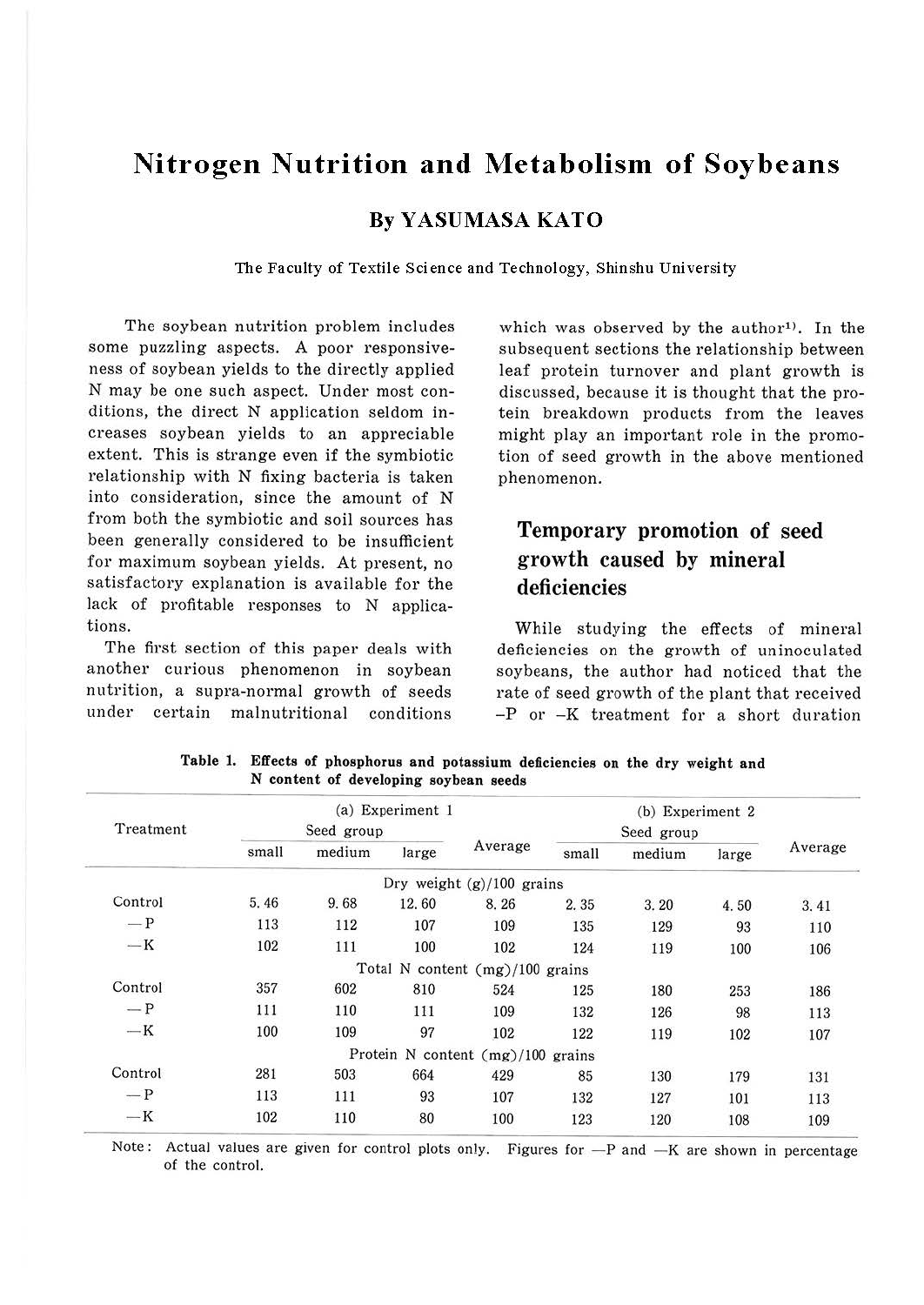|                     |      |          | Protein-N |          |  |
|---------------------|------|----------|-----------|----------|--|
|                     | %    | $(mg)^*$ | %         | $(mg)^*$ |  |
| Upper leaves        | 2.65 | 15.64    | 2.30      | 13.57    |  |
| Lower leaves        | 2.07 | 11.94    | 1.76      | 10.16    |  |
| <b>Upper leaves</b> | 2.61 | 14.85    | 2.22      | 12.63    |  |
| Lower leaves        | 2.02 | 9.56     | 1.41      | 6.81     |  |
| Upper leaves        | 2.51 | 14.73    | 2.14      | 12.56    |  |
| Lower leaves        | 2.03 | 9.93     | 1.63      | 7.97     |  |
|                     |      |          | Total-N   |          |  |

**Table 2. Effects of phosphorus and potassium deficiencies on total and protein N contents of soybean leaves** 

\* mg in dm2 leaf area.

during the pod filling stage might temporarily be increased as compared with that of the plant with a normal nutrition. This seemed to contradict with what one would expect to happen, so experiments were made repeatedly to confirm this phenomenon.

In one experiment, P or K was removed for 10 days from the nutrient solution during the mid pod-filling stage. At the end of the treatment, dry weights of the developing seeds were measured. As shown in Table 1 (a) , the dry weights of the treated plant's seeds were greater than the control's, on an average by  $9\%$  for  $-P$  and by  $2\%$  for  $-K$ treatment. When the seeds at the beginning of the treatments were classified according to their size into three groups, a tendency was found which showed that the growth of smaller seed groups is more favorably affected by these treatments. The total and protein N contents of the seeds were also affected in a manner similarly to that of the dry weights, except that the protein N content of the large seed group decreased rather than increased.

In another experiment, similar nutritional treatments were carried out during the early pod-filling stage. Again, the average seed dry weight was greater in the -P and -K treated plants than in the control plants (Table  $1(b)$ ). It may be interesting to note that this overall effect was entirely due to the promoted growth of small and medium sized seeds, no such effect being found on the large sized seeds. The total and protein N contents of the seeds changed almost exactly in parallel with their dry weights.

In contrast, the total and protein N contents of the leaves of treated plants were markedly reduced below that of the control (Table 2), indicating that the breakdown of leaf protein was accerelated under these malnutritional conditions. The protein breakdown products so formed must have been translocated to the developing seeds to be used as a source of N for protein synthesis.

It should be kept in mind, however, that nitrogen itself could hardly be a growth limiting factor in these experiments, since each plant had been supplied with ample N in the form of nitrates. Therefore, the possible cause of the growth promoting effect shown above could be attributable to the qualitative, but not quantitative, nature of the source of N sent to the growing seeds. In this respect, the protein breakdown products are considered to be superior to other N sources in supporting growth of especially very young tissues, and hence deserve a particular attention.

#### Protein turnover in mature leaves

Breakdown of leaf protein and subsequent translocation of the breakdown products are two of the main events typically observed in the senescent leaves. This is in a sharp contrast with the situation of mature leaves where protein levels are maintained at a steady state, and no net protein loss is occurring. However, this does not mean that protein degradation is not occurring in those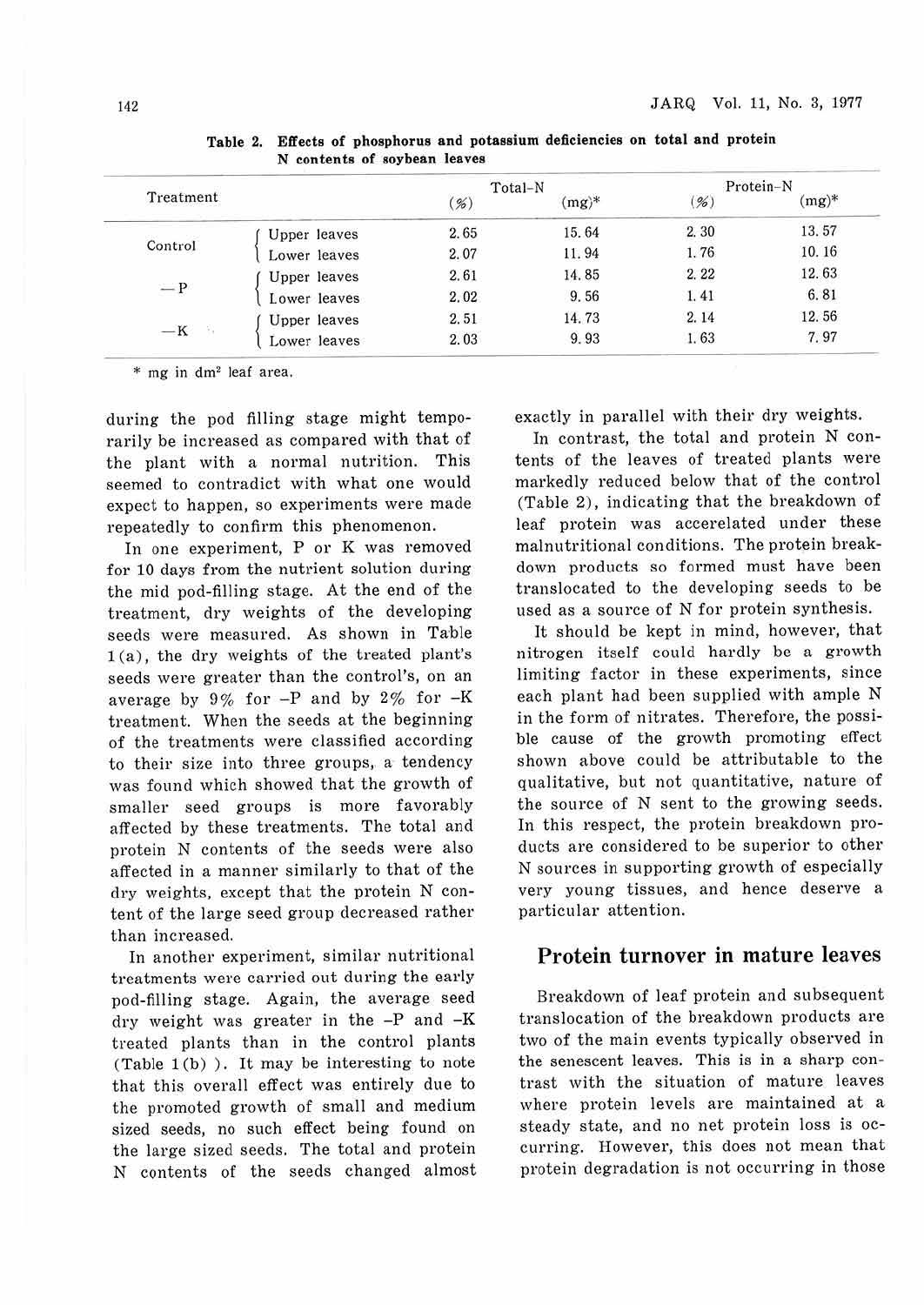

Fig. 1. Uptake and subsequent translocation of succesively applied  $^{15}N$  by primary leaves of soybean plant.  $(A)$  Control plant,  $(B)$ plant with its apical growing region removed. The arrow indicates the time of removal. Shaded part represents the amount of <sup>15</sup>N taken up in each period. Similar pattern was obtained with protein N.

mature leaves.

According to the well recognized concept of protein turnover, the leaf proteins are undergoing constant breakdown and resynthesis<sup>9)</sup>. When the rate of synthesis is equal to the rate of breakdown, the protein level remains unchanged as often observed in the mature leaves. The presence of protein turnover in soybean leaves<sup>1,5)</sup> as well as in leaves of other species<sup>6,7)</sup> has been demonstrated.

Although little is known about the fate of protein breakdown products formed in attached mature leaves, there is a circumstantial evidence to suggest that at least a part of the breakdown products is routinely translocated to the growing region of the plant. For example, the pulse-chase experiment<sup>4)</sup> using  $15N$  as a tracer showed that (a) the release of the label from leaf protein is generally accompanied by the Joss of label from the leaf, (b) the release from the leaf protein was remarkably reduced when the apical growing region of the plant was removed, whereas it did occur in the normal control plant with the released label exported out of the leaf (Fig. 1). In addition, it has been found that the apical growing region ordinarily derives necessary N much more from the older parts of the plant than directly from the root<sup>2</sup>).

These findings suggest not only a trans-

location of protein breakdown products and their possible involvement in apical growth, but also that the activities of a growing region may even regulate protein turnover in the mature leaves .

### **Relationship between growth and protein turnover**

The close relation between growth and protein turnover was found in the tissues of cultured carrot explants<sup>8)</sup>. In soybeans, as described above, the removal of the apical growing region brought about a serious reduction in the breakdown of protein in the leaves. Accordingly it is of interest to determine whether this relationship could also be extended to the reverse direction; namely whether the turnover rate could be increased by increasing the growth activity of the plant.

To test this hypothesis the soybean plants at their seed developing stage were subjected to  $15N$  pulse-feeding experiment<sup>1)</sup>. Actually the growing region, developing seeds in this case, was left intact owing to the technical difficulties to enlarge it freely, but instead the number of leaves was reduced to  $\frac{1}{2}$ . This treatment was conducted with the hope of establishing within the plants to be examined a physiological status which would simulate the one that normally exists in those plants bearing twice as many pods as usual.

Immediately after the 24-hour feeding, the concentration of  $^{15}N$  in the leaves of  $\frac{1}{2}$  defoliated plants was 3 times as high as that in the control (Fig. 2). The amount of total  $15N$  taken up by the former was therefore 1.5 times more than that of the latter, in spite of the *Y2* defoliation. Furthermore, both the incorporation of  $^{15}N$  into and its subsequent release from the leaf protein were correspondingly greater in the treated leaves (Fig. 2). Thus, it is evident that the soybean leaves at the seed-developing stages still maintain a high potential for protein synthesis and turnover.

The results of this experiment may be